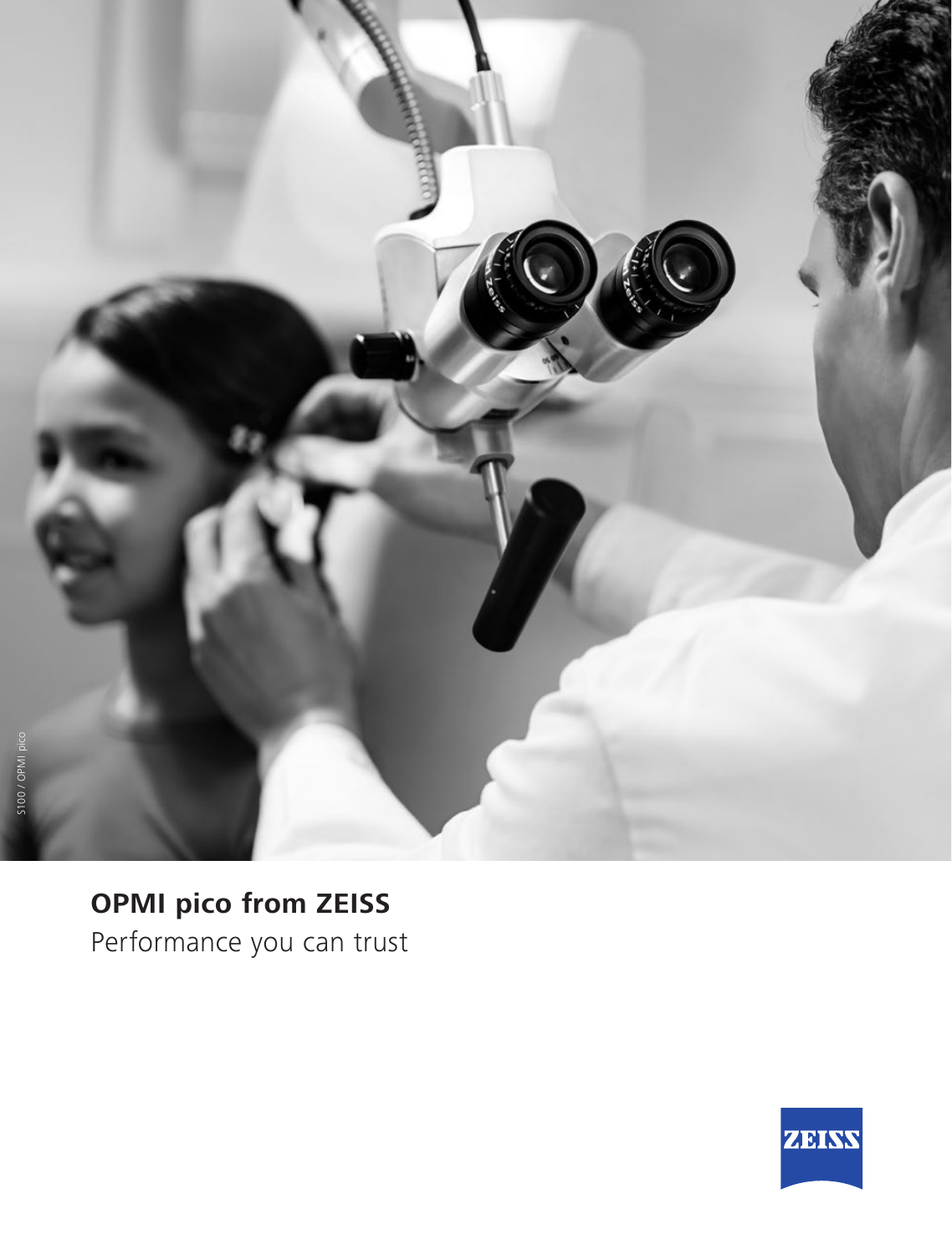# **Keeping you focused on what matters most**

Whether for ear, nose or laryngeal procedures, ENT specialists around the world put their trust in the premium optical performance and proven quality they have come to expect from ZEISS for their daily work.

OPMI® pico from ZEISS offers the clarity, usability and quality you require by combining legendary ZEISS optics with user-friendly features in a compact and robust design.

From examinations to minor outpatient surgery, ZEISS OPMI pico lets you focus on what matters most – your patient.

# **ZEISS OPMI pico**

Performance you can trust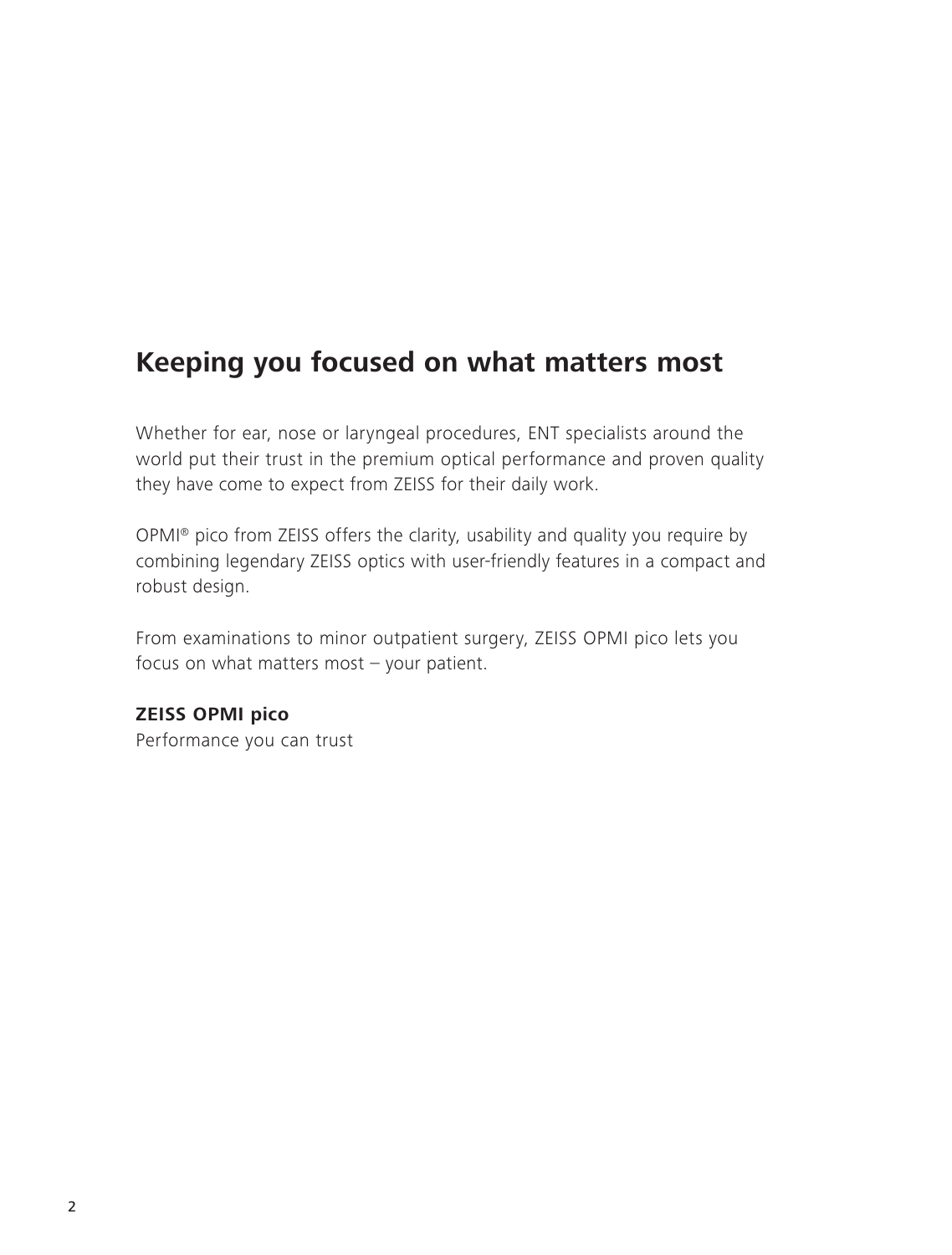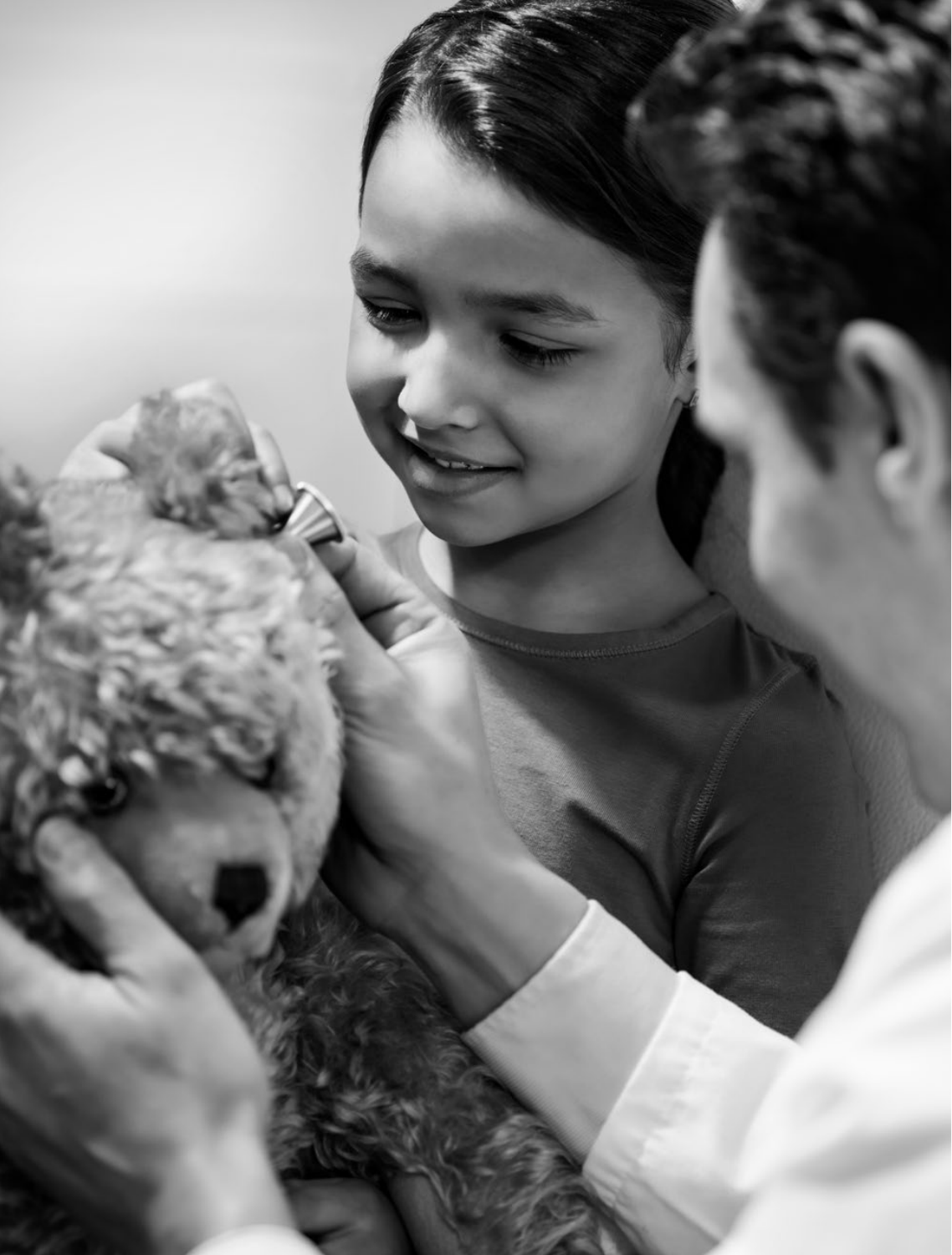

*Halogen illumination for standard applications* 



*LED illumination for enhanced visibility*

### **True colors**

By providing well-distributed, true-tocolor light that strongly resembles natural daylight, LED illumination enables better differentiation of anatomical structures and vessels – even in deep and narrow channels – in a much brighter and clearer way than halogen illumination. Virtually maintenance-free, there is no need to replace light bulbs, thereby helping to reduce costs.

# **Clarity you can see**

ZEISS OPMI pico brings fine structures and details into clear view. Leadingedge visualization technologies such as LED illumination and Varioskop® 100 deliver clear visibility. More importantly, they help you to perform high-quality examinations, treatments and small outpatient surgeries with a high level of consistency.

# **ZEISS OPMI pico**

Performance you can trust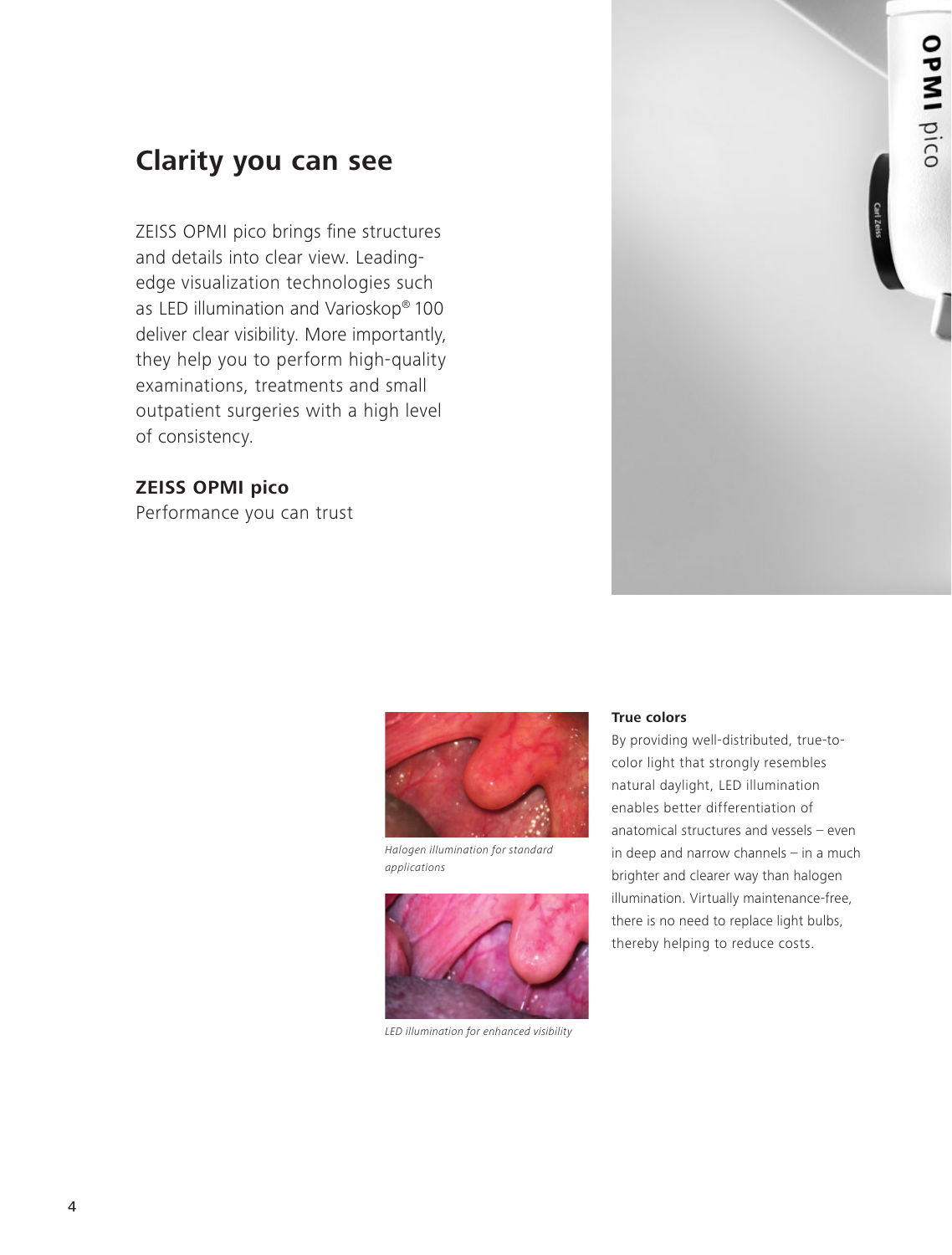



*Adjust the focal length during surgery with the Varioskop 100*

## **Enhanced visibility**

Apochromatic ZEISS optics and coaxially aligned illumination help to support enhanced visibility through narrow and deep channels. In addition, the Varioskop 100 objective lens provides a large field of view while also enabling fine focus within the region of interest – without moving the surgical microscope. Maintain your ideal ergonomic position by selecting a preferred working distance for ear, nose or laryngeal procedures using the positionable adjustment knob.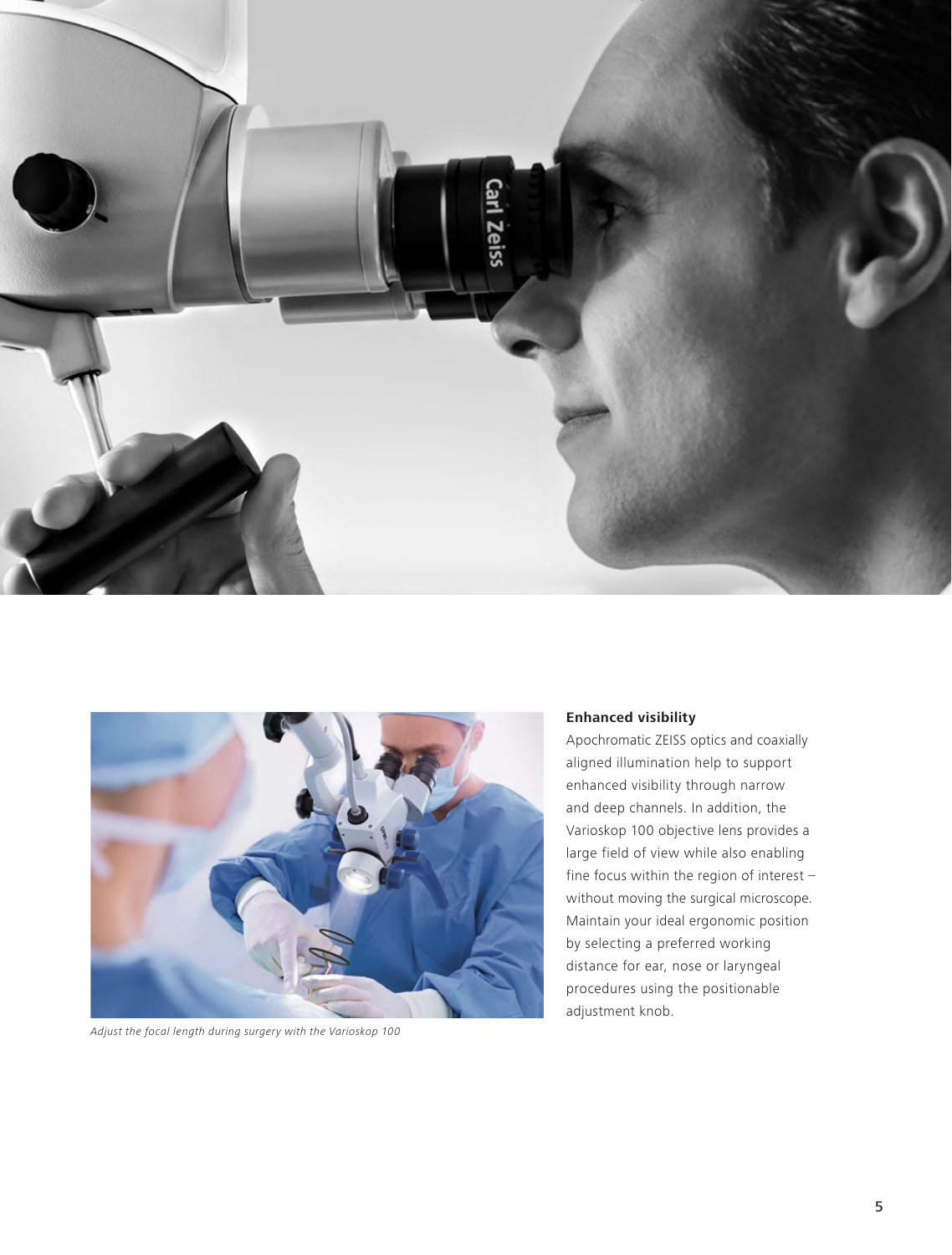# **Usability you can feel**

ZEISS OPMI pico is equipped with a useroptimized design and intelligent functions. Smart design elements such as the fully integrated HD video chain and a sensor-controlled stand-by position enable a streamlined clinical workflow. Experience a compact design and ergonomic functions in your daily work.

# **ZEISS OPMI pico**

Performance you can trust





### **Ready to use**

As a highly maneuverable manual surgical microscope, ZEISS OPMI pico is easy to use and position. Its simple, integrated design enables fast setup and easy maintenance. When moved from the stand-by position, the light and integrated HD camera are directly available for use.

*Always ready to go when you are*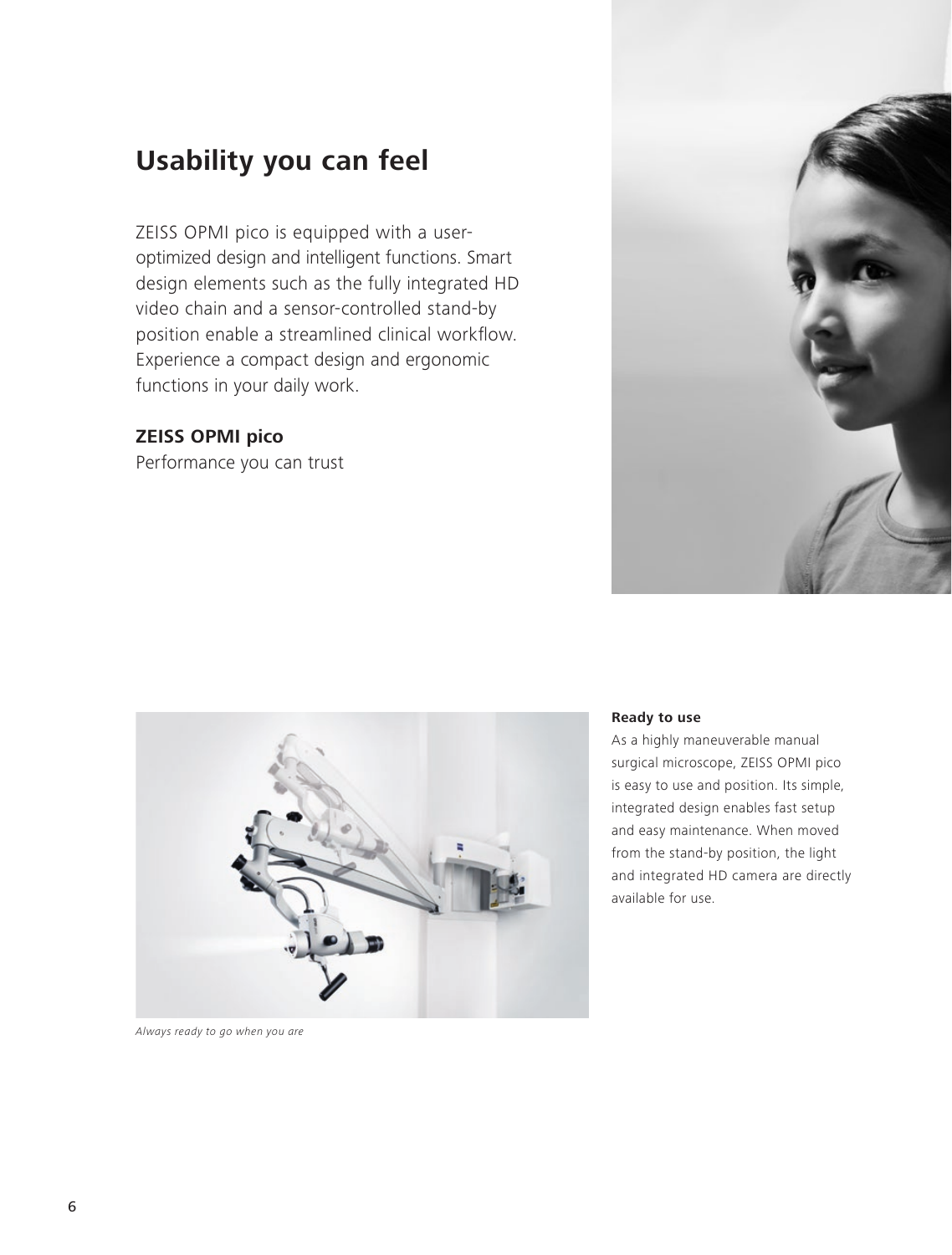



# **Impressive HD quality**

Utilize images to visually walk your patients through the procedure or simply share your expertise with colleagues. The integrated HD video camera delivers 1080p highdefinition images with high color fidelity. Conveniently capture your images during treatments or surgical procedures with a foot control panel to further enhance your workflow.

*Share your views in high resolution*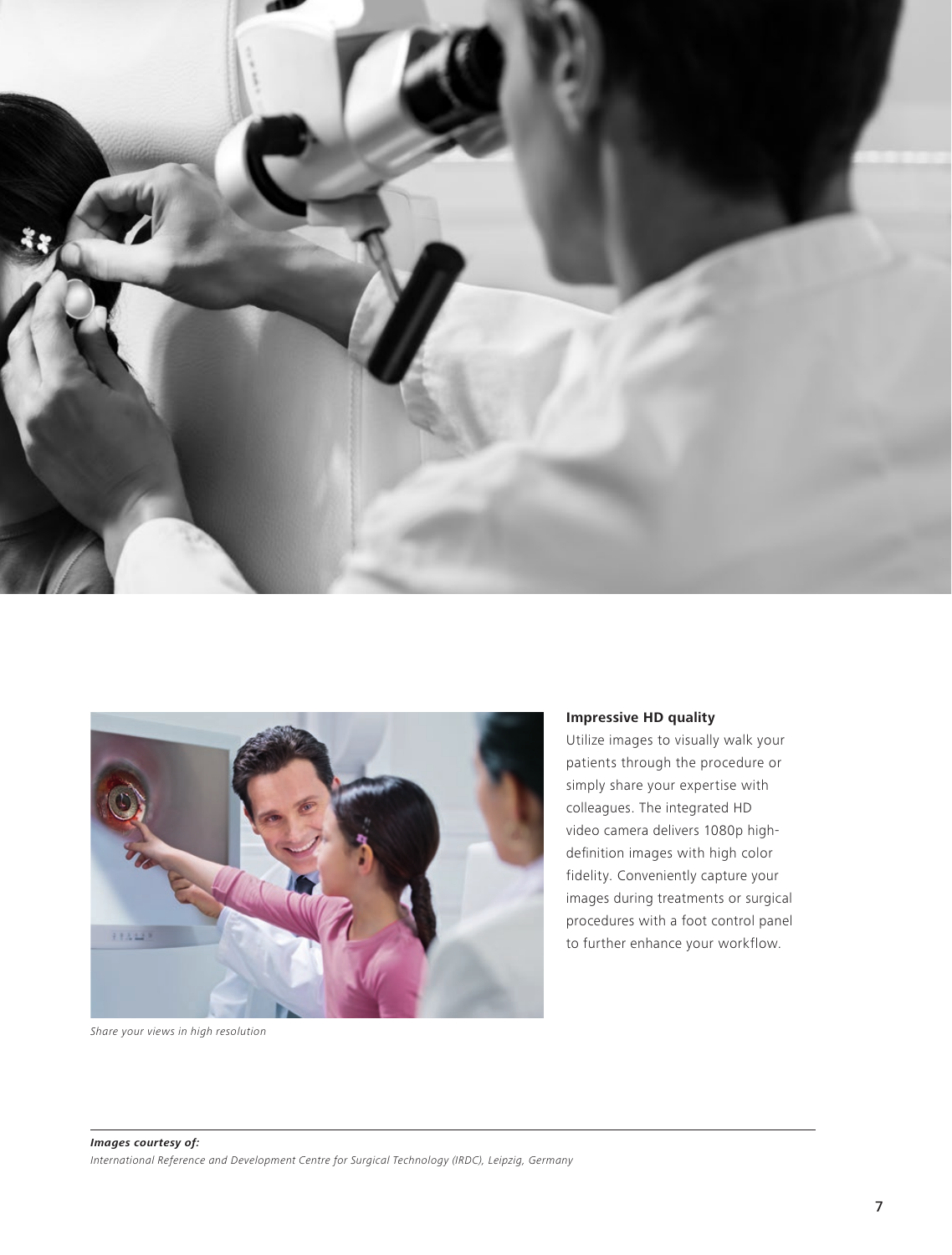# **Quality you can rely on**

The highest possible standards are an integral part of any surgical microscope from ZEISS. ZEISS OPMI pico is designed to optimally support you for years to come. Its design allows you to easily upgrade.

# **ZEISS OPMI pico**

Performance you can trust





### **Maximum uptime**

ZEISS service agreements\* encompass the full range of support offerings to ensure high device uptime and workflow convenience. Services like a local service hotline, quick response or preventive maintenance ensure that you can always focus on what you do best: caring for your patients.

*With its compact design, ZEISS OPMI pico is a surgical microscope you can rely on*

*<sup>\*</sup> Service offerings can vary in different countries. Please contact your local sales representative for more information.*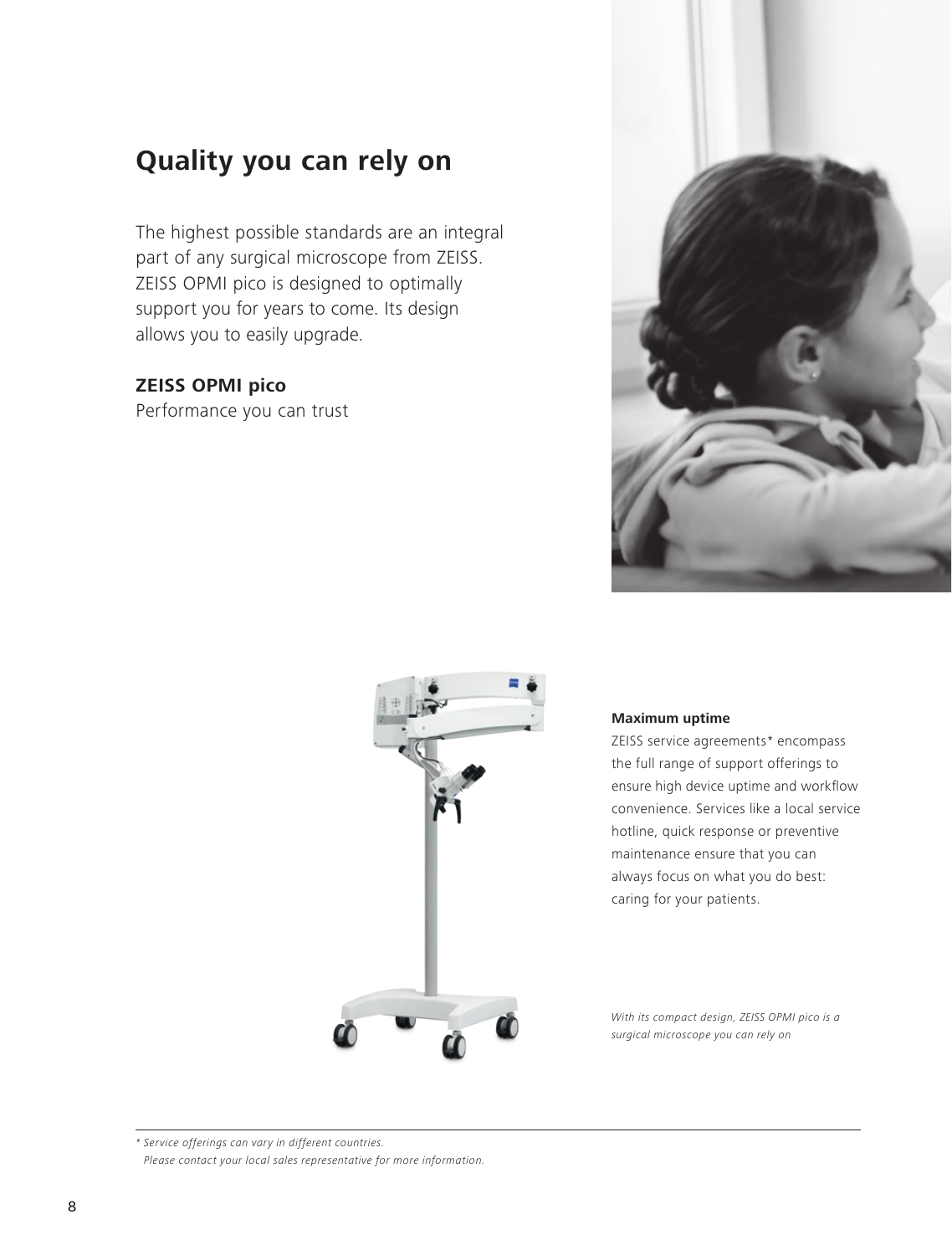

### **Designed with your needs in mind**

Many ENT specialists around the world face a growing need to provide higher quality care at a better value. As a high-precision, high-performance instrument, the ZEISS OPMI pico offers just the right answer – delivering reliable support day in and day out to successfully address your challenges.

# **Shaping medical progress again and again**

As one of the world's leading medical technology companies, ZEISS has enjoyed more than 100 years of success marked by numerous product developments, milestones and gold standards – all in close cooperation with doctors. As a major driving force of medical progress, ZEISS looks forward to shaping the next 100 years.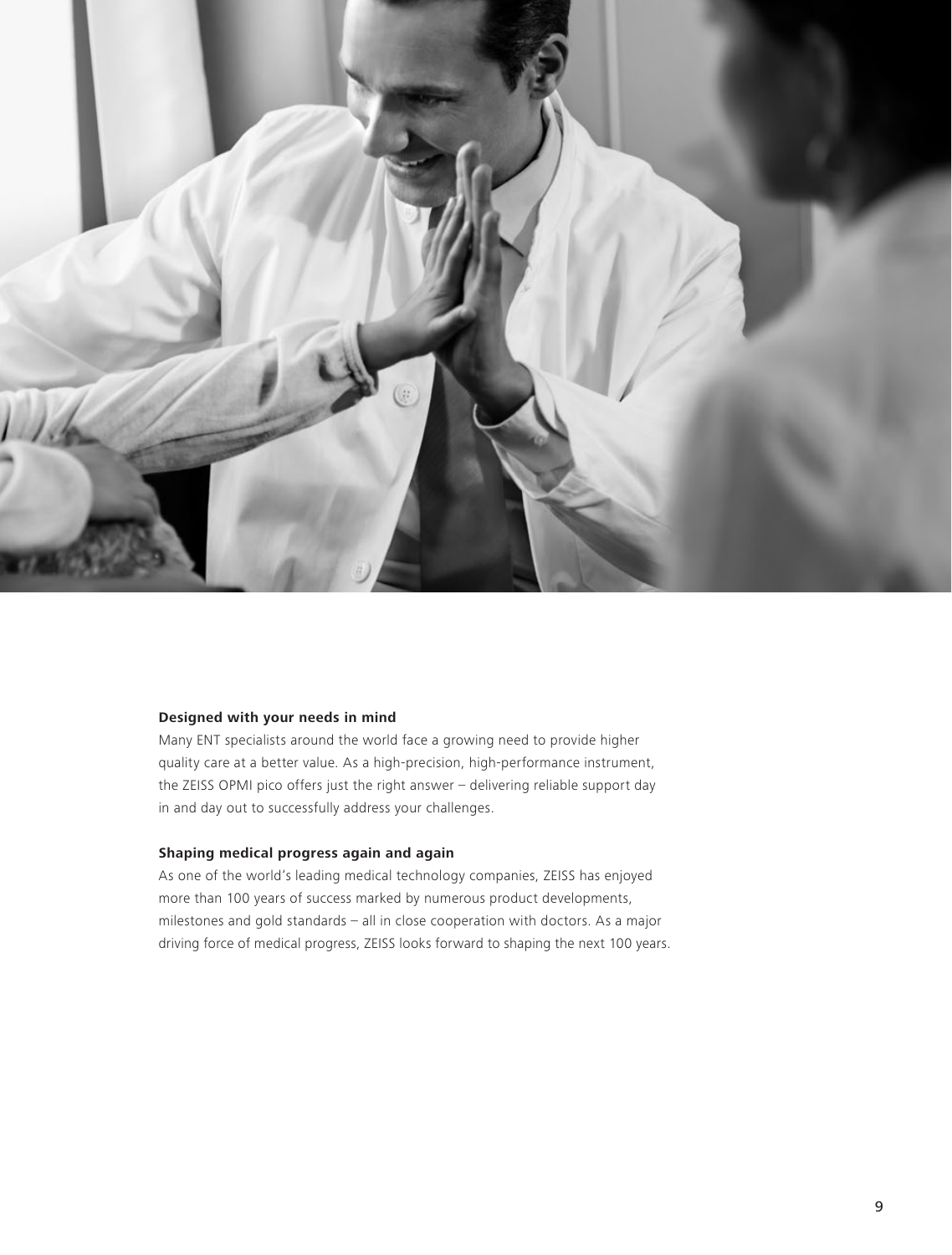



*Comfort T hand grip Position your ZEISS OPMI pico with a comfortable hand grip.*



*Endoport Attach an existing endoscope camera.*



*Treatment unit Integrate your ZEISS OPMI pico into a treatment unit.\**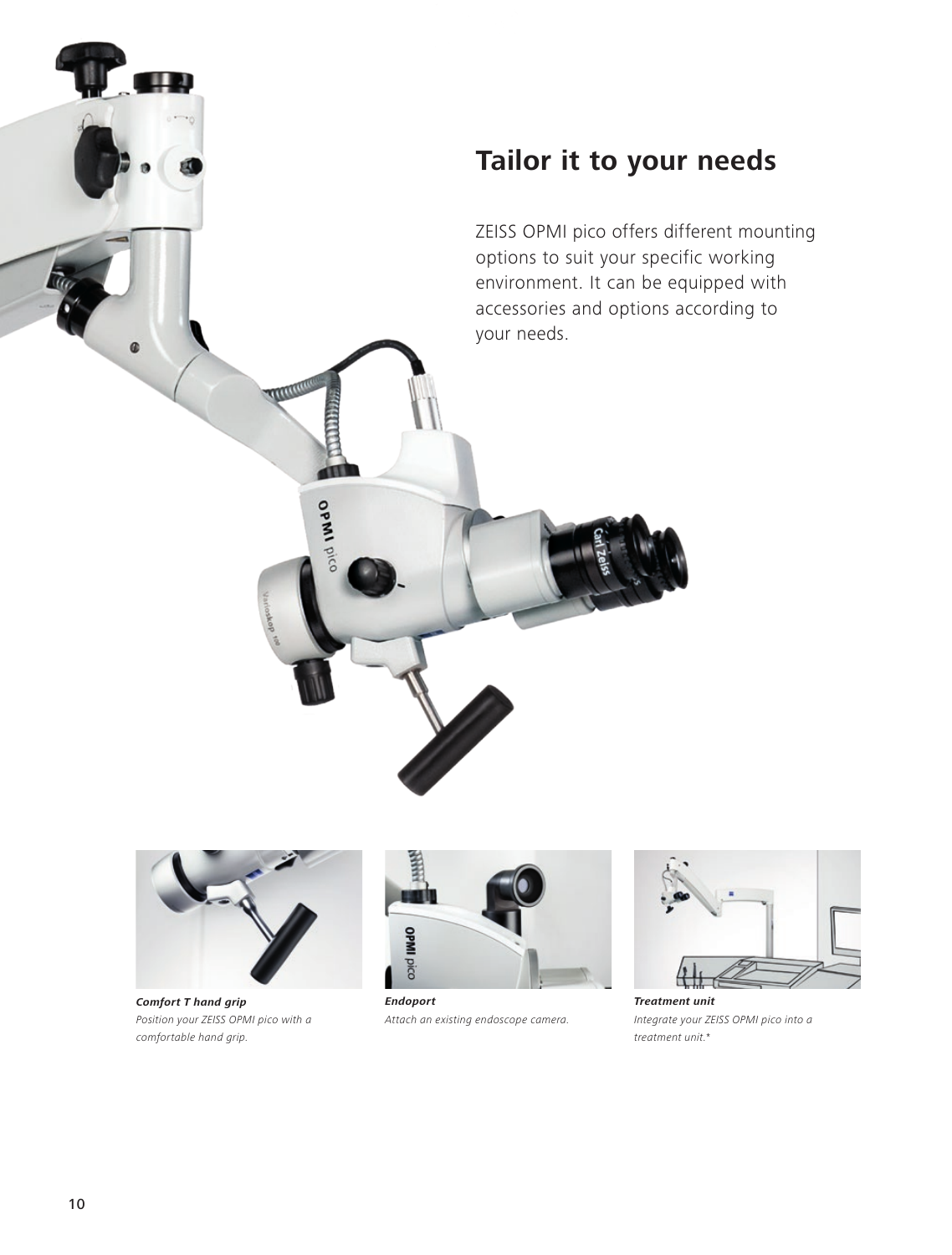# **Technical data**

### **S100 / OPMI pico from ZEISS**

| Magnification                   | Manual apochromatic magnification changer                                                                            |           |
|---------------------------------|----------------------------------------------------------------------------------------------------------------------|-----------|
| <b>Eyepieces</b>                | 10x wide-field eyepieces                                                                                             | Δ         |
|                                 | 12.5x wide-field eyepieces                                                                                           | О         |
| <b>Tubes</b>                    | Straight tube, focal length $f = 170$ mm                                                                             | $\bullet$ |
|                                 | Tiltable tube $0-180^\circ$ , $f = 170$ mm                                                                           | $\circ$   |
|                                 | Foldable Tube f170/f260, incl. PROMAG<br>function for additional 50% magnification<br>and integrated rotate function | О         |
| Focus                           | Objective lens $f = 250$ mm                                                                                          |           |
|                                 | Objective lenses from $f = 200$ mm to<br>$f = 400$ mm, in steps of 50 mm                                             | О         |
|                                 | Varioskop 100, focusable working distance<br>200-300 mm                                                              | $\circ$   |
| <b>Illumination</b><br>system   | 100 W halogen illumination                                                                                           | $\bullet$ |
|                                 | <b>LED illumination</b>                                                                                              | $\circ$   |
| Hand grip                       | Comfort T hand grip                                                                                                  | $\bullet$ |
|                                 | Hand grips (front)                                                                                                   | O         |
| Mount mobility                  | 120° coupling                                                                                                        |           |
|                                 | Standard coupling                                                                                                    | O         |
| Suspension                      | Floor stand                                                                                                          | O         |
|                                 | Wall mount with long arm                                                                                             | $\circ$   |
|                                 | Ceiling mount                                                                                                        | $\circ$   |
|                                 | Integration into treatment unit*                                                                                     | O         |
| <b>High Definition</b><br>video | HD-ready 720p                                                                                                        | O         |
|                                 | Full HD 1080p                                                                                                        | О         |
|                                 | HD video camera live & streaming<br>(Full HD 1080p) with recording license                                           | $\circ$   |
|                                 | <b>HD</b> monitors                                                                                                   | О         |
| External video<br>solutions     | Adapter SLR camera                                                                                                   | О         |
|                                 | FlexioStill Adapter for digital cameras                                                                              | $\circ$   |
|                                 | FlexioMotion Adapter for digital camcorders                                                                          | O         |
|                                 | Endoport*                                                                                                            | $\circ$   |
| Accessories                     | VisionGuard® Lens Protectors                                                                                         | $\circ$   |
|                                 | Surgical Drapes, sterile                                                                                             | O         |
|                                 | Sterilizable Asepsis Caps<br>and hand grip covers                                                                    | $\circ$   |
|                                 | Instrument tray on floor stand                                                                                       | $\circ$   |







*\* Please contact your local treatment unit dealer for more information.*